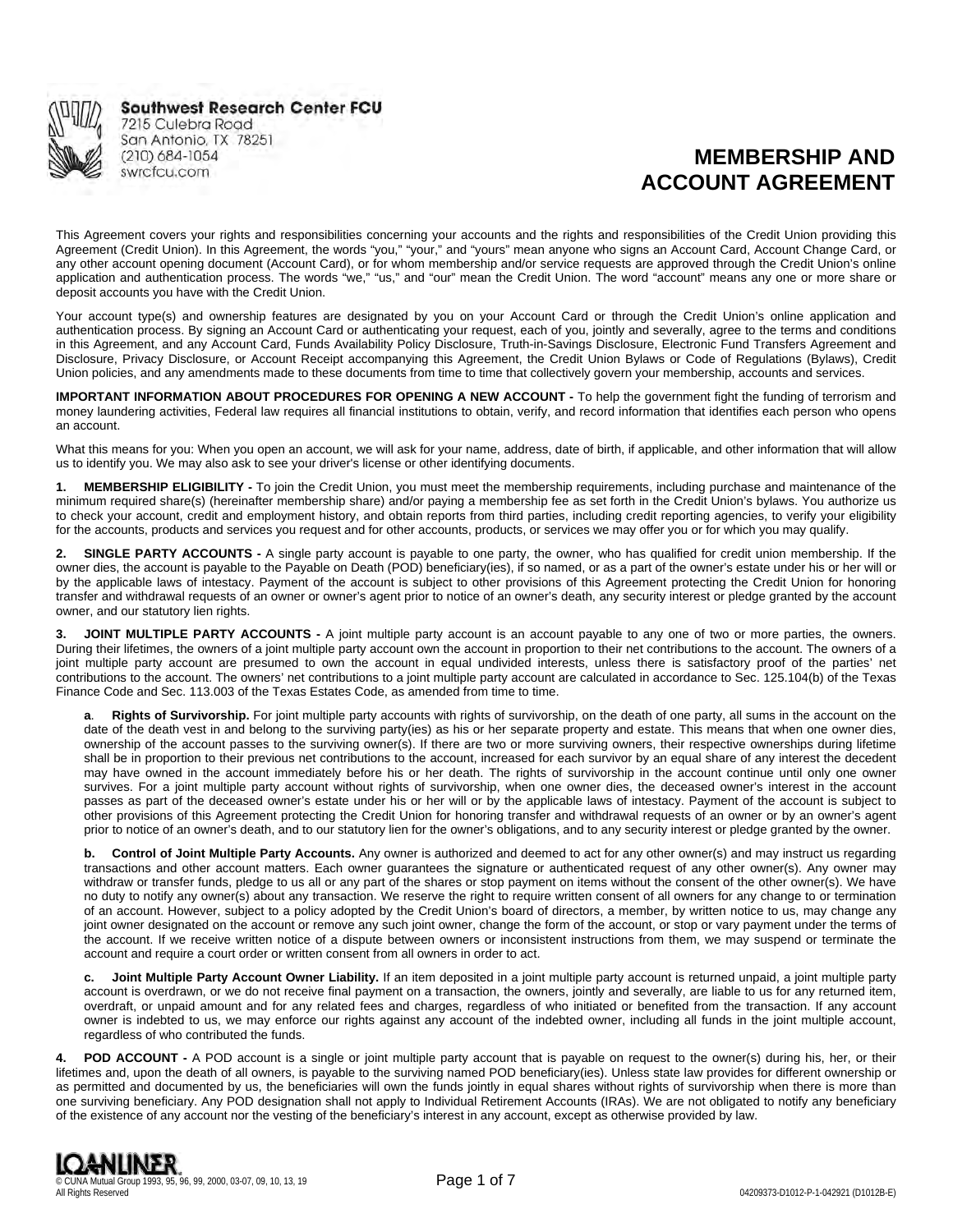**5. ACCOUNTS FOR MINORS -** We may require any account established by a minor to be a joint multiple party account with an owner who has reached the age of majority under state law and who shall be jointly and severally liable to us for any returned item, overdraft, or unpaid amount on such account and for any related fees and charges. We may pay funds directly to the minor without regard to his or her minority. Unless a parent is an account owner, the parent shall not have any account access rights. We have no duty to inquire about the use or purpose of any transaction except as required by applicable law. We will not change the account status when the minor reaches the age of majority unless the change is authorized in writing by all account owners.

**6. ACCOUNTS SUBJECT TO TUTMA -** An account designated as subject to the Texas Uniform Transfers to Minors Act (TUTMA) is a single party account for a minor. The account is created by the transfer of funds into an account subject to the TUTMA for a named minor. The transfer and all additional deposits to the account are irrevocable gifts to the minor. The transferor of the initial deposit to the account must name one person eligible under the TUTMA to serve as custodian of the account. The custodian has possession and control of the account and is required by law to manage the account for the exclusive right and benefit of the minor and, barring a court order otherwise, is the only party authorized to make deposits, withdrawals, or close the account. We have no duty to inquire about the use or purpose of any transaction except as required by applicable law. If the custodian dies without a successor custodian already named for the account, we may suspend the account until a successor custodian is named, we receive instructions from any person authorized by law to withdraw funds, or we receive a court order authorizing withdrawals.

**7. CONVENIENCE ACCOUNT -** A convenience account is an account established by one or more parties, the owners, who have authorized one or more other persons, the convenience signers, to make transactions to the account. All sums on deposit in a convenience account may be paid or delivered to the account, to the owner(s), or to the convenience signer(s) for the convenience of the owner(s). The convenience signer(s) have no ownership interest in a convenience account and no voting rights in the Credit Union. The deposit of funds to a convenience account does not affect the title to the deposit and does not constitute a gift to a convenience signer of the deposit, any additions, or any accruals. If anyone other than an account owner makes a deposit to a convenience account, the deposit and any additions and accruals are deemed to have been made by an owner. Upon the death of the last surviving owner, ownership of a convenience account passes as a part of the owner's estate under his or her will or by the applicable laws of intestacy; a convenience signer has no right of survivorship in the account. We may continue to pay funds in a convenience account to the convenience signer(s) until we receive written notice from any account owner not to make payment to a convenience signer(s) or until we receive written notice of the death of the last account owner. We have no duty to inquire about the use or purpose of any transaction made by a convenience signer for a convenience account except as required by applicable law.

**DEPOSIT OF FUNDS REQUIREMENTS -** Funds may be deposited to any account, in any manner approved by the Credit Union in accordance with the requirements set forth in the Truth-in-Savings Disclosure. Deposits made by mail, at night depositories, or at unstaffed facilities are not our responsibility until we receive them. We reserve the right to refuse or to return any deposit.

**a. Endorsements.** We may accept transfers, checks, drafts, and other items for deposit into any of your accounts if they are made payable to, or to the order of, one or more account owners even if they are not endorsed by all payees. You authorize us to supply missing endorsements of any owners if we choose. If a check, draft, or item that is payable to two or more persons is ambiguous as to whether it is payable to either or both, we may process the check, draft, or item as though it is payable to either person. If an insurance, government, or other check or draft requires an endorsement, we may require endorsement as set forth on the item. Endorsements must be made on the back of the check or draft within 1½ inches of the top edge, although we may accept endorsements outside this space. However, any loss we incur from a delay or processing error resulting from an irregular endorsement or other markings by you or any prior endorser will be your responsibility. If we offer a remote deposit capture service and you have been approved to use the service to make deposits to your account, you agree that, prior to transmitting check or draft images, you will restrictively endorse each original check or draft in accordance with any other agreement with us that governs this service.

**b.** Collection of Items. We act only as your agent and we are not responsible for handling items for deposit or collection beyond the exercise of ordinary care. We are not liable for the loss of an item in transit or the negligence of any correspondent. Each correspondent will only be liable for its own negligence. We may send any item for collection. Items drawn on an institution located outside the United States are handled on a collection basis only. You waive any notice of nonpayment, dishonor, or protest regarding items we purchase or receive for credit or collection to your account. We reserve the right to pursue collection of previously dishonored items at any time, including giving a payor financial institution extra time beyond any midnight deadline limits.

**c. Restrictive Legends.** Some checks and drafts contain restrictive legends or similar limitations on the front of the item. Examples of restrictive legends include "two signatures required," "void after 60 days," and "not valid over \$500.00." We are not liable for payment of any check or draft contrary to a restrictive legend or other limitation contained in or on the item unless we have specifically agreed in writing to the restriction or limitation.

**d. Final Payment.** All checks, drafts, automated clearinghouse (ACH) transfers or other items credited to your account are provisional until we receive final payment. If final payment is not received, we may charge your account for the amount of such items and impose a returned item fee on your account. Any collection fees we incur may be charged to your account. We reserve the right to refuse or return any item or fund transfer.

Direct Deposits. We may offer direct deposit services, including preauthorized deposits (e.g., payroll checks, Social Security or retirement checks, or other government checks) or preauthorized transfers from other accounts. You must authorize direct deposits or preauthorized transfers by completing a separate authorization document. You must notify us if you wish to cancel or change a direct deposit or preauthorized transfer. Any cancellation or change will become effective once we receive notice from you and have a reasonable period of time to act on your request. If your account is overdrawn, you authorize us to deduct the amount your account is overdrawn from any deposit, including deposits of government payments or benefits. If we are required to reimburse the U.S. Government for any benefit payment directly deposited into your account, we may deduct the amount returned from any of your accounts, unless prohibited by law.

**f. Crediting of Deposits.** Deposits will be credited to your account on the day we consider them received as stated in our Funds Availability Policy Disclosure.

# **9. ACCOUNT ACCESS**

Authorized Signature. Your signature on the Account Card, or authentication and approval of your account, authorizes your account access. We will not be liable for refusing to honor any item or instruction if we believe the signature is not genuine. If you have authorized the use of a facsimile signature, we may honor any check or draft that appears to bear your facsimile signature, even if it was made by an unauthorized person. You authorize us to honor transactions initiated by a third person to whom you have given your account information, even if you do not authorize a particular transaction.

**b.** Access Options. You may access your account(s) in any manner we permit including, for example, in person at one of our branch offices, at an ATM or point-of-sale device, or by mail, telephone, automatic transfer, internet access or mobile application. We may return as unpaid any check or draft drawn on a form we do not provide, and you are responsible for any losses, expenses or fees we incur as a result of handling such a check or draft. We have the right to review and approve any form of power of attorney and may restrict account withdrawals or transfers. We may refuse to honor a power of attorney if our refusal is conducted in accordance with applicable state law.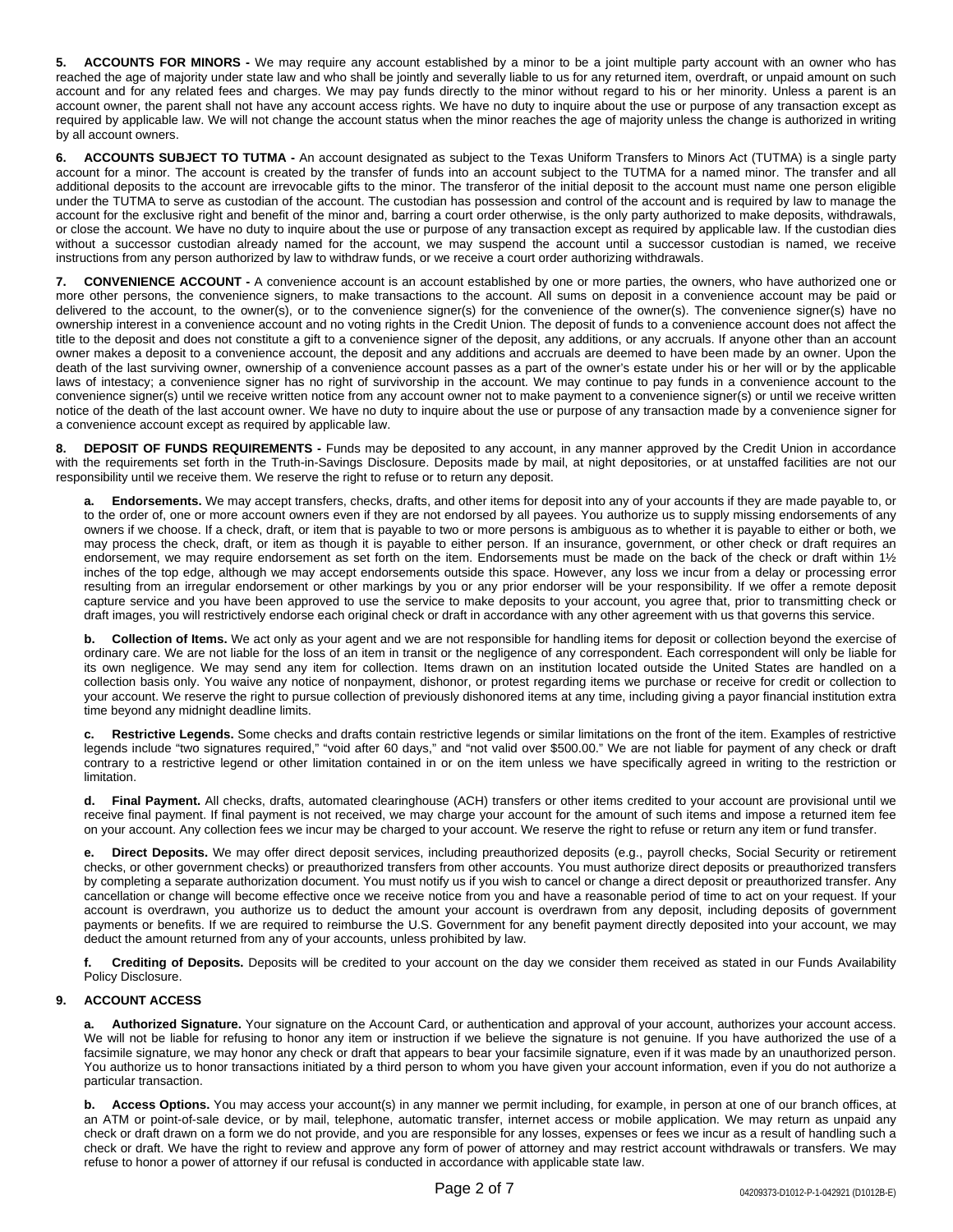**c. Credit Union Examination.** We may disregard any information on any check or draft other than the signature of the drawer, the amount of the item, and any magnetic encoding. You agree that we do not fail to exercise ordinary care in paying an item solely because our procedures do not provide for sight examination of items.

**10. FUND TRANSFERS -** Fund transfers we permit that are subject to Article 4A of the Uniform Commercial Code, such as wire transfers, will be subject to such provisions of the Uniform Commercial Code as enacted by the state where the main office of the Credit Union is located, except as otherwise provided in this Agreement. ACH transfers are subject to rules of the National Automated Clearinghouse Association (NACHA). We may execute certain requests for fund transfers by Fedwire which are subject to the Federal Reserve Board's Regulation J.

**a. Authorization for Transfers/Debiting of Accounts.** You may make or order fund transfers to or from your account. We will debit your account for the amount of a fund transfer from your account and will charge your account for any fees related to the transfer.

**b. Right to Refuse to Make Transfers/Limitation of Liability.** Unless we agree otherwise in writing, we reserve the right to refuse to execute any payment order to transfer funds to or from your account. We are not obligated to execute any payment order to transfer funds out of your account if the amount of the requested transfer plus applicable fees exceeds the available balance in your account. We are not liable for errors, delays, interruptions or transmission failures caused by third parties or circumstances beyond our control including mechanical, electronic or equipment failure. In addition, we will not be liable for consequential, special, punitive or indirect loss or damage you may incur in connection with fund transfers to or from your account.

No Notice Required. We will not provide you with notice when fund transfers are credited to your account. You will receive notice of such credits on your account statements. You may contact us to determine whether a payment has been received.

**d. Interest Payments.** If we fail to properly execute a payment order and such action results in a delay in payment to you, we will pay you dividends or interest, whichever applies to your account, for the period of delay as required by applicable law. You agree that the dividend or interest rate paid to you will be based on the lowest nominal dividend or interest rate we were paying on any account during that period.

**e. Provisional Credit for ACH Transactions.** We may provisionally credit your account for an ACH transfer before we receive final settlement. If we do not receive final settlement, we may reverse the provisional credit or require you to refund us the amount provisionally credited to your account, and the party originating the transfer will not be considered to have paid you.

Payment Order Processing and Cut-off Times. Payment orders we accept will be executed within a reasonable time of receipt. Unless we have agreed otherwise in writing, a payment order may not necessarily be executed on the date it is received or on a particular date you specify. Cut-off times may apply to the receipt, execution and processing of fund transfers, payment orders, cancellations, and amendments. Fund transfers, payment orders, cancellations, and amendments received after a cut-off time may be treated as having been received on the next fund transfer business day. Information about any cut-off times is available upon request. From time to time, we may need to temporarily suspend processing of a transaction for greater scrutiny or verification in accordance with applicable law. This action may affect settlement or availability of the transaction.

**g. Identifying Information.** If your payment order identifies the recipient and any financial institution by name and account or other identifying number, the Credit Union and any other financial institutions facilitating the transfer may rely strictly on the account or other identifying number, even if the number identifies a different person or financial institution.

**h. Amendments and Cancellations of Payment Orders.** Any account owner may amend or cancel a payment order regardless of whether that person initiated the order. We may refuse requests to amend or cancel a payment order that we believe will expose the Credit Union to liability or loss. Any request to amend or cancel a payment order that we accept will be processed within a reasonable time after it is received. You agree to hold us harmless from and indemnify us for all losses and expenses resulting from any actual or attempted amendment or cancellation of a payment order.

i. Security Procedures. We may require you to follow a security procedure to execute, amend or cancel a payment order so that we may verify the authenticity of the order, amendment or cancellation. You agree that the security procedure established by separate agreement between you and the Credit Union is commercially reasonable. If you refuse to follow a commercially reasonable security procedure that we offer, you agree to be bound by any payment order, whether authorized or not, that is issued in your name and accepted by us in good faith in accordance with the security procedure you choose.

**j. Duty to Report Unauthorized or Erroneous Fund Transfers.** You must exercise ordinary care to identify and report unauthorized or erroneous fund transfers on your account. You agree that you will review your account(s) and periodic statement(s). You further agree you will notify us of any unauthorized or erroneous transfers within the time frames described in the "Statements" section of this Agreement.

**k. Recording Telephone Requests.** You agree that we may record payment order, amendment and cancellation requests as permitted by applicable law.

**l. Remittance Transfers.** A "remittance transfer" is an electronic transfer of funds of more than \$15.00 which is requested by a sender and sent to a designated recipient in a foreign country by a remittance transfer provider. If we act as a remittance transfer provider and conduct a remittance transfer(s) on your behalf, the transaction(s) will be governed by 12 C.F.R. part 1005, subpart B - Requirements for remittance transfers. Terms applicable to such transactions may vary from those disclosed herein and will be disclosed to you at the time such services are requested and rendered in accordance with applicable law.

**11. ACCOUNT RATES AND FEES -** We pay account earnings and assess fees against your account as set forth in the Truth-in-Savings Disclosure and Schedule of Fees and Charges. We may change the Truth-in-Savings Disclosure or Schedule of Fees and Charges at any time and will notify you as required by law.

### **12. TRANSACTION LIMITATIONS**

**a. Withdrawal Restrictions.** We will pay checks or drafts, permit withdrawals, and make transfers from the available balance in your account. The availability of funds in your account may be delayed as described in our Funds Availability Policy Disclosure. We may also pay checks or drafts, permit withdrawals, and make transfers when you have an insufficient available balance in your account if you have established an overdraft protection plan or, if you do not have such a plan with us, in accordance with our overdraft payment policy.

We may refuse to allow a withdrawal in some situations and will advise you accordingly if, for example: (1) there is a dispute between account owners (unless a court has ordered the Credit Union to allow the withdrawal); (2) a legal garnishment or attachment is served; (3) the account secures any obligation to us; (4) required documentation has not been presented; or (5) you fail to repay a credit union loan on time. We may require you to give written notice of 7 to 60 days before any intended withdrawals.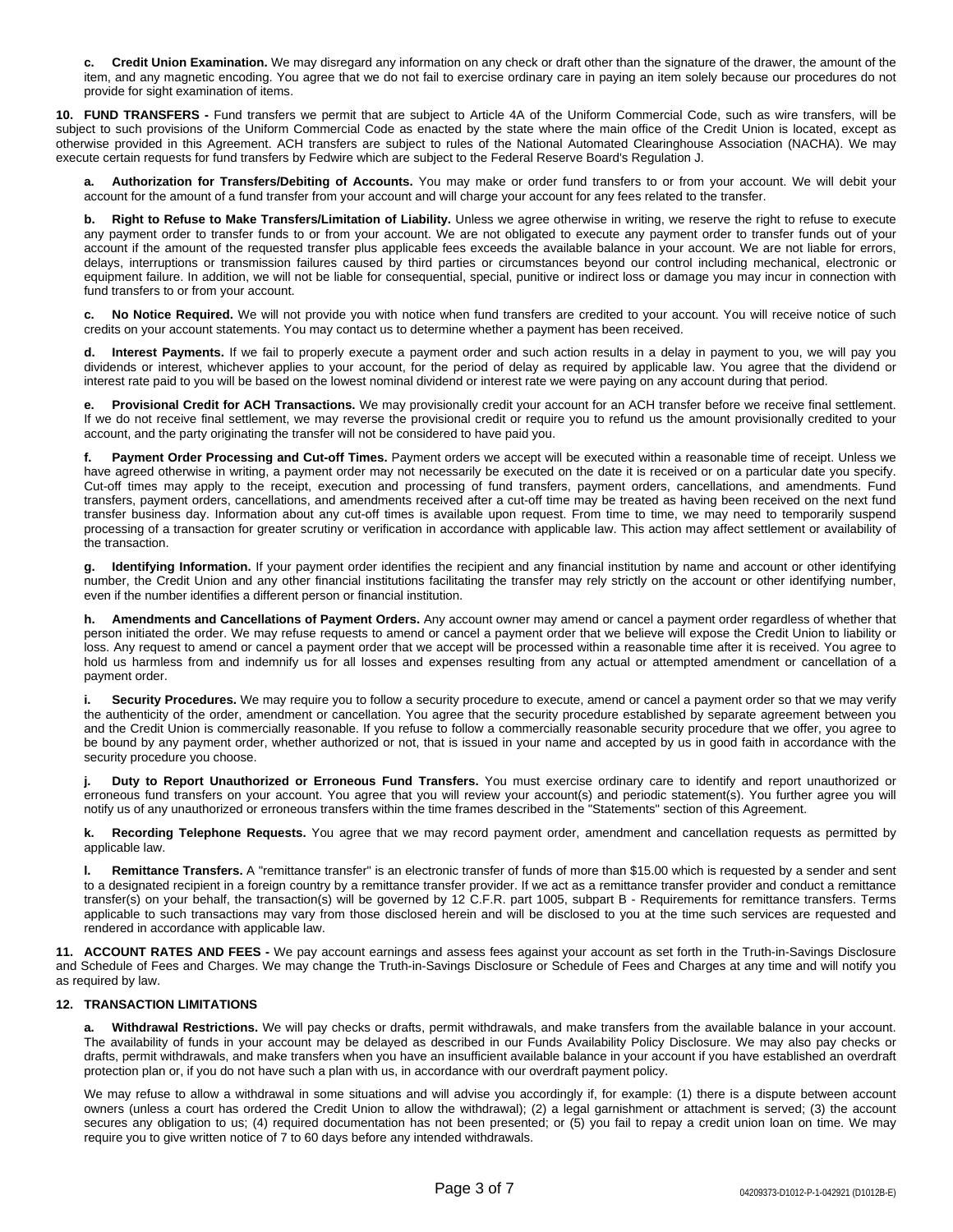**b. Transfer Limitations.** We may limit the dollar amount or the number of transfers from your account. Please consult your Truth-in-Savings Disclosure or your Electronic Fund Transfers Agreement and Disclosure.

**13. CERTIFICATE ACCOUNTS -** Any term share, share certificate, time deposit or certificate of deposit account (certificate account), whichever we offer as allowed by applicable federal or state law, is subject to the terms of this Agreement, the Truth-in-Savings Disclosure, the Account Receipt for each account, and any other documents we provide for the account, the terms of which are incorporated herein by reference.

#### **14. OVERDRAFTS**

**a. Payment of Overdrafts.** If, on any day, the available balance in your share or deposit account is not sufficient to pay the full amount of a check, draft, transaction, or other item, plus any applicable fee, that is posted to your account, we may return the item or pay it, as described below. The Credit Union's determination of an insufficient available account balance may be made at any time between presentation and the Credit Union's midnight deadline with only one review of the account required. We do not have to notify you if your account does not have a sufficient available balance in order to pay an item. Your account may be subject to a fee for each item regardless of whether we pay or return the item. We may charge a fee each time an item is submitted or resubmitted for payment; therefore, you may be assessed more than one fee as a result of a returned item and resubmission(s) of the returned item.

If we offer standard overdraft services, this service allows us to authorize payment for the following types of transactions regardless of whether your share or deposit account has sufficient funds: (1) share drafts/checks and other transactions made using your checking account, except as otherwise described below; (2) automatic bill payments; (3) and ACH transactions. For ATM and one-time debit card transactions, you must affirmatively consent to such coverage. Without your consent, the Credit Union may not authorize and pay an ATM or one-time debit card transaction that will result in insufficient funds in your account. If you have established a service linking your share or deposit account with other individual or joint accounts, you authorize us to transfer funds from another account of yours to cover an insufficient item, including transfers from a share or deposit account, an overdraft line-of-credit account, or other account you so designate. Services and fees for these transactions are shown in the document the Credit Union uses to capture your affirmative consent and the Schedule of Fees and Charges.

Except as otherwise agreed in writing, if we exercise our right to use our discretion to pay such items that result in an insufficiency of funds in your account, we do not agree to pay them in the future and may discontinue coverage at any time without notice. If we pay these items or impose a fee that results in insufficient funds in your account, you agree to pay the insufficient amount, including the fee assessed by us, in accordance with our standard overdraft services or any other service you may have authorized with us or, if you do not have such protections with us, in accordance with any overdraft payment policy we have, as applicable.

**b. How Transactions are Posted to Your Account.** Basically, there are two types of transactions that affect your account: credits (deposits of money into your account) and debits (payments out of your account). It is important to understand how each is applied to your account so that you know how much money you have and how much is available to you at any given time. This section explains generally how and when we post transactions to your account.

**Credits.** Deposits are generally added to your account when we receive them. However, in some cases when you deposit a check, the full amount of the deposit may not be available to you at the time of deposit. Please refer to the Funds Availability Policy Disclosure for details regarding the timing and availability of funds from deposits.

**Debits.** There are several types of debit transactions. Common debit transactions are generally described below. Keep in mind that there are many ways transactions are presented for payment by merchants, and we are not necessarily in control of when transactions are received.

- **Checks.** When you write a check, it is processed through the Federal Reserve system. We receive data files of cashed checks from the Federal Reserve each day. The checks drawn on your account are compiled from these data files and paid each day. We process the payments from high to low dollar value.
- **ACH Payments.** We receive data files every day from the Federal Reserve with Automated Clearing House (ACH) transactions. These include, for example, automatic bill payments you have authorized. ACH transactions for your account are posted throughout the day in order of receipt.
- **PIN-Based Debit Card Purchase Transactions.** These are purchase transactions using your debit card for which a merchant may require you to enter your personal identification number (PIN) at the time of sale. They are processed through a PIN debit network. These transactions are similar to ATM withdrawal transactions because the money is usually deducted from your account immediately at the time of the transaction. However, depending on the merchant, a PIN-based transaction may not be immediately presented for payment.
- **Signature-Based Debit Card Purchase Transactions.** These are purchase transactions using your debit card that are processed through a signature-based network. Rather than entering a PIN, you typically sign for the purchase; however, merchants may not require your signature for certain transactions. Merchants may seek authorization for these types of transactions. The authorization request places a hold on funds in your account when the authorization is completed. The "authorization hold" will reduce your available balance by the amount authorized but will not affect your actual balance. The transaction is subsequently processed by the merchant and submitted to us for payment. This can happen hours or sometimes days after the transaction, depending on the merchant and its payment processor. These payment requests are received in real time throughout the day and are posted to your account when they are received.

The amount of an authorization hold may differ from the actual payment because the final transaction amount may not yet be known to the merchant when you present your card for payment. For example, if you use your debit card at a restaurant, a hold will be placed in an amount equal to the bill presented to you; but when the transaction posts, it will include any tip that you may have added to the bill. This may also be the case where you present your debit card for payment at gas stations, hotels and certain other retail establishments. We cannot control how much a merchant asks us to authorize, or when a merchant submits a transaction for payment.

This is a general description of certain types of transactions. These practices may change, and we reserve the right to pay items in any order we choose as permitted by law.

**c. Understanding Your Account Balance.** Your share draft account has two kinds of balances: the actual balance and the available balance. Your actual balance reflects the full amount of all deposits to your account as well as payment transactions that have been posted to your account. It does not reflect checks you have written and are still outstanding or transactions that have been authorized but are still pending. Your available balance is the amount of money in your account that is available for you to use. Your available balance is your actual balance less: (1) holds placed on deposits; (2) holds on debit card or other transactions that have been authorized but are not yet posted; and (3) any other holds, such as holds related to pledges of account funds and minimum balance requirements or to comply with court orders. We use your available balance to determine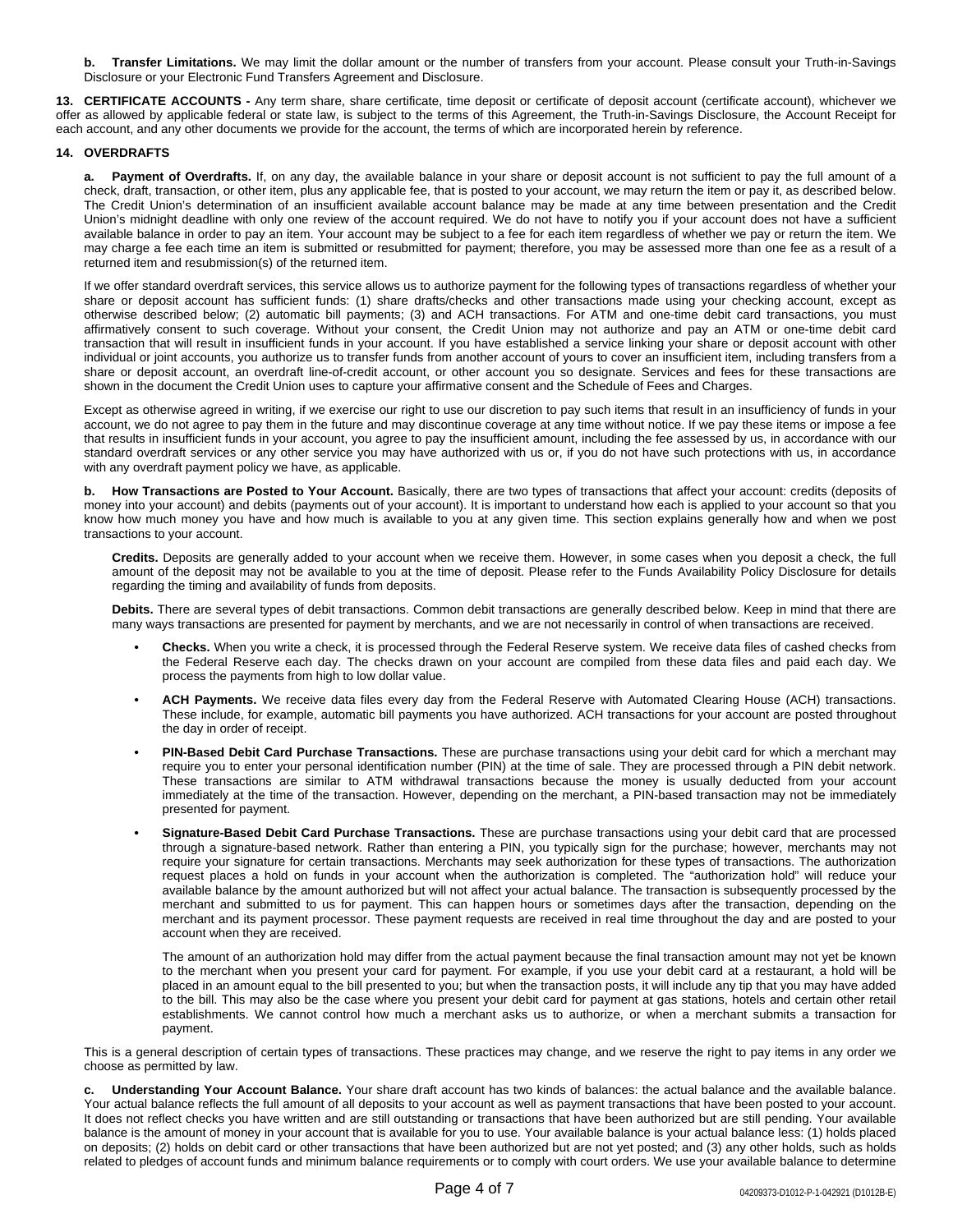whether there are sufficient funds in your account to pay items, including checks and drafts, as well as ACH, debit card and other electronic transactions. Pending transactions and holds placed on your account may reduce your available balance and may cause your account to become overdrawn regardless of your actual balance. In such cases, subsequent posting of the pending transactions may further overdraw your account and be subject to additional fees. You should assume that any item which would overdraw your account based on your available balance may create an overdraft. You may check your available balance online at www.swrcfcu.com, at an ATM, by visiting a credit union branch or by calling us at 210-684-1054.

**15. POSTDATED AND STALEDATED CHECKS OR DRAFTS -** You agree not to issue any check or draft that is payable on a future date (postdated). If you do draw or issue a check or draft that is postdated and we pay it before that date, you agree that we shall have no liability to you for such payment. You agree not to deposit checks, drafts, or other items before they are properly payable. We are not obligated to pay any check or draft drawn on your account that is presented more than six months past its date; however, if the check or draft is paid against your account, we will have no liability for such payment.

## **16. STOP PAYMENT ORDERS**

**a. Stop Payment Order Request.** Any owner may request a stop payment order on any check or draft drawn on the owner's account. To be binding, the order must accurately describe the check or draft, including the exact account number, check or draft number, and amount of the check or draft. This exact information is necessary for the Credit Union to identify the check or draft. If we receive incorrect or incomplete information, we will not be responsible for failing to stop payment on the check or draft. In addition, we must receive sufficient advance notice of the stop payment order to allow us a reasonable opportunity to act on it. If we recredit your account after paying a check or draft over a valid and timely stop payment order, you agree to sign a statement describing the dispute with the payee, to assign to us all of your rights against the payee or other holders of the check or draft, and to assist us in any legal action.

Stop payment orders for preauthorized debit transactions from your account are governed by Regulation E. Please refer to the Electronic Fund Transfers Agreement and Disclosure for rules regarding stop payments on preauthorized debit transactions.

**b. Duration of Order.** A written stop payment order is effective for six months and may be renewed for additional six-month periods by submitting a renewal request in writing, or in a record if allowed by applicable law, before the stop payment order then in effect expires. We do not have to notify you when a stop payment order expires.

**c. Liability.** Fees for stop payment orders are set forth in the Truth-in-Savings Disclosure or Schedule of Fees and Charges. You may not stop payment on any certified check, cashier's check, teller's check, or any other check, draft, or payment guaranteed by us. Although payment of an item may be stopped, you may remain liable to any item holder, including us. You agree to indemnify and hold the Credit Union harmless from all costs, including attorney's fees and all damages or claims related to our refusal to pay an item, as well as claims of any joint account owner or of any payee or endorsee for failing to stop payment of an item as a result of incorrect information provided by you.

**17. CREDIT UNION LIABILITY -** If we do not properly complete a transaction according to this Agreement, we will be liable for your losses or damages not to exceed the amount of the transaction, except as otherwise provided by law. We will not be liable if, for example: (1) your account contains an insufficient available balance for the transaction; (2) circumstances beyond our control prevent the transaction; (3) your loss is caused by your or another financial institution's negligence; or (4) your account funds are subject to legal process or other claim. We will not be liable for consequential damages, except liability for wrongful dishonor. We are not responsible for a check or draft that is paid by us if we acted in a commercially reasonable manner and exercised ordinary care. We exercise ordinary care if our actions or nonactions are consistent with applicable state law, Federal Reserve regulations and operating letters, clearinghouse rules, and general financial institution practices followed in the area we serve. You grant us the right, in making payments of deposited funds, to rely exclusively on the form of the account and the terms of this Agreement. Any conflict regarding what you and our employees say or write will be resolved by reference to this Agreement.

**18. CHECKS OR DRAFTS PRESENTED FOR PAYMENT IN PERSON -** We may refuse to accept any check or draft drawn on your account that is presented for payment in person. Such refusal shall not constitute a wrongful dishonor of the check or draft, and we shall have no liability for refusing payment. If we agree to cash a check or draft that is presented for payment in person, we may require the presenter to pay a fee. Any applicable check or draft cashing fees are stated in the Schedule of Fees and Charges.

**19. REMOTELY CREATED CHECKS OR DRAFTS -** For purposes of this paragraph, "account" means a transaction account, credit account, or any other account on which checks or drafts may be drawn. A remotely created check or draft is a check or draft created by someone other than the person on whose account the check or draft is drawn. A remotely created check or draft is generally created by a third party payee as authorized by the owner of the account on which the check or draft is drawn. Authorization is usually made over the telephone or through online communication. The owner of the account does not sign a remotely created check or draft. In place of the owner's signature, the remotely created check or draft usually bears a statement that the owner authorized the check or draft or bears the owner's printed or typed name. If you authorize a third party to draw a remotely created check or draft against your account, you may not later revoke or change your authorization. It is your responsibility to resolve any authorization issues directly with the third party. We are not required to credit your account and may charge against your account any remotely created check or draft for which the third party has proof of your authorization.

**20. PLEDGE, RIGHT OF OFFSET AND STATUTORY LIEN -** Unless prohibited by law, you pledge and grant as security for all obligations you may have now or in the future, except obligations secured by your principal residence, all shares and dividends and all deposits and interest, if any, in all accounts you have with us now and in the future. If you pledge a specific dollar amount in your account(s) for a loan, we will freeze the funds in your account(s) to the extent of the outstanding balance of the loan or, if greater, the amount of the pledge if the loan is a revolving loan. Otherwise, funds in your pledged account(s) may be withdrawn unless you are in default. You agree we have the right to offset funds in any of your accounts against the obligation owed to us. Federal or state law (depending upon whether we have a federal or state charter) gives us a lien on all shares and dividends and all deposits and interest, if any, in accounts you have with us now and in the future. Except as limited by federal or state law, the statutory lien gives us the right to apply the balance of all your accounts to any obligation on which you are in default. After you are in default, we may exercise our statutory lien rights without further notice to you.

**Your pledge and our statutory lien rights will allow us to apply the funds in your account(s) to what you owe when you are in default, except** as limited by federal or state law. If we do not apply or offset the funds in your account(s) to satisfy your obligation, we may place an administrative freeze on your account(s) in order to protect our statutory lien rights and may apply or offset the funds in your account(s) to the amount you owe us at a later time. The statutory lien and your pledge do not apply to any Individual Retirement Account or any other account that would lose special tax treatment under federal or state law if given as security. By not enforcing our right to apply or offset funds in your account(s) to your obligations that are in default, we do not waive our right to enforce these rights at a later time.

**21. LEGAL PROCESS -** If any legal action is brought against your account, we may pay out funds according to the terms of the action or refuse any payout until the dispute is resolved, as permitted by law. Any expenses or attorney fees we incur responding to legal process may be charged against your account without notice, unless prohibited by law. Any legal process against your account is subject to our lien and security interest.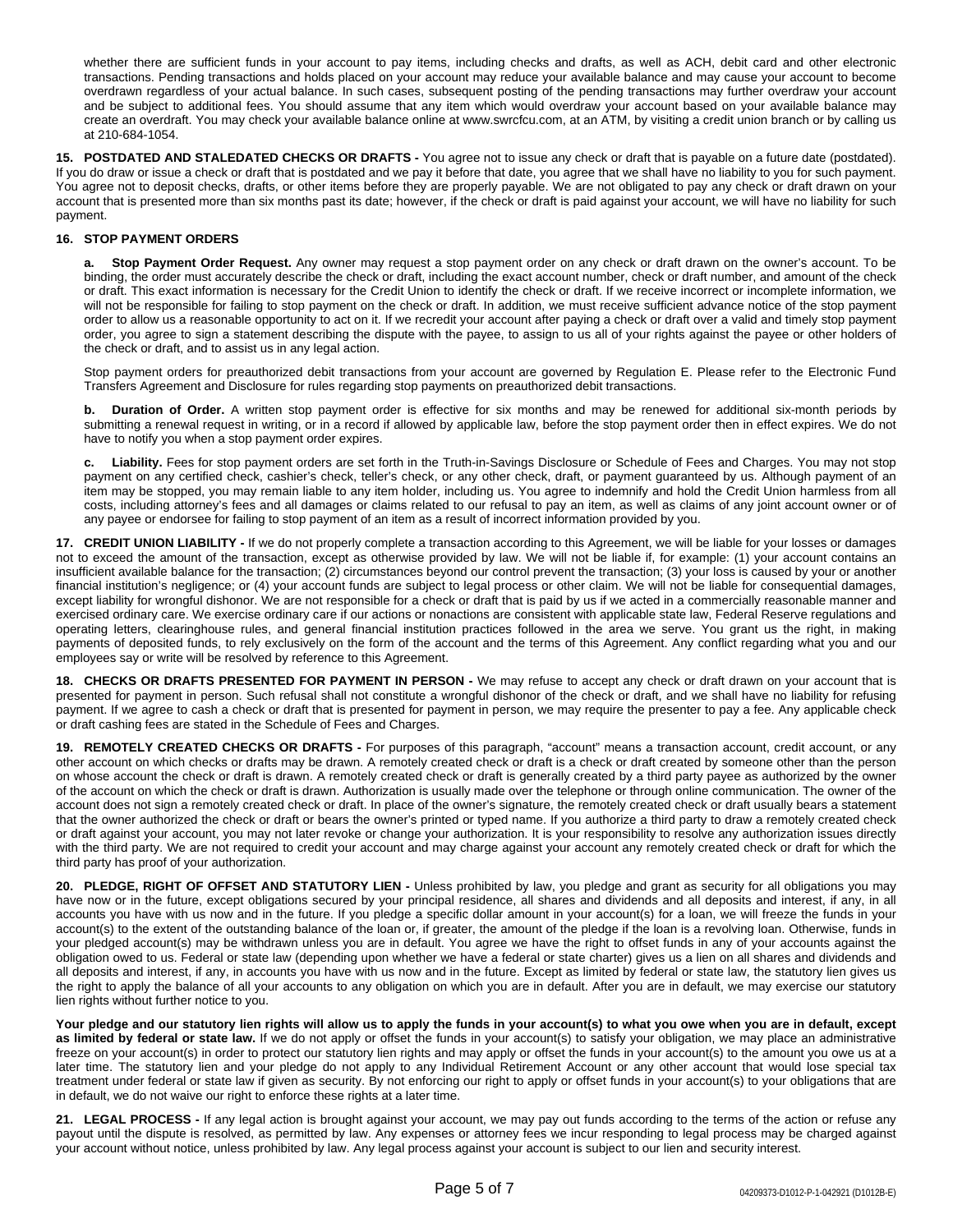**22. ACCOUNT INFORMATION -** Upon request, we will give you the name and address of each agency from which we obtain a credit report regarding your account. We agree not to disclose account information to third parties except when: (1) it is necessary to complete a transaction; (2) the third party seeks to verify the existence or condition of your account in accordance with applicable law; (3) such disclosure complies with the law or a government agency or court order; or (4) you give us written permission.

## **23. NOTICES**

**a. Name or Address Changes.** You are responsible for notifying us of any name or address change. The Credit Union is only required to attempt to communicate with you at the most recent address you have provided to us. We may require all name and address changes to be provided in writing. If we attempt to locate you, we may impose a service fee as set forth in the Truth-in-Savings Disclosure or Schedule of Fees and Charges.

**b. Notice of Amendments.** Except as prohibited by applicable law, we may change the terms of this Agreement at any time. We will notify you, in a manner we deem appropriate under the circumstances, of any changes in terms, rates or fees as required by law. We reserve the right to waive any terms of this Agreement. Any such waiver shall not affect our right to future enforcement.

**c. Effect of Notice.** Any written notice you give us is effective when we receive it. Any written notice we give to you is effective when it is provided electronically or is deposited in the U.S. mail, postage prepaid and addressed to you at your statement mailing address, and will be effective whether or not received by you. Notice to any account owner is considered notice to all account owners.

**d. Electronic Notices.** If you have agreed to receive notices electronically, we may send you notices electronically and discontinue mailing paper notices to you until you notify us that you wish to reinstate receiving paper notices.

**24. TAXPAYER IDENTIFICATION NUMBER AND BACKUP WITHHOLDING -** You agree that we may withhold taxes from any dividends or interest earned on your account as required by federal, state or local law or regulations. Your failure to furnish a correct Taxpayer Identification Number (TIN) or meet other requirements may result in backup withholding. If your account is subject to backup withholding, we must withhold and pay to the Internal Revenue Service a percentage of dividends, interest, and certain other payments. If you fail to provide your TIN within a reasonable time we may close your account and return the balance to you, less any applicable service fees.

### **25. STATEMENTS**

**a. Contents.** If we provide a periodic statement for your account, you will receive a periodic statement that shows the transactions and activity on your account during the statement period as required by applicable law. If a periodic statement is provided, you agree that only one statement is necessary for joint multiple party accounts. For share draft or checking accounts, you understand and agree that your original check or draft, when paid, becomes property of the Credit Union and may not be returned to you, but copies of the check or draft may be retained by us or by payablethrough financial institutions and may be made available upon your request. You understand and agree that statements are made available to you on the date they are mailed to you or, if you have requested, on the date they are made available to you electronically. You also understand and agree that checks, drafts, or copies thereof are made available to you on the date the statement is mailed to you or is provided to you electronically, even if the checks or drafts do not accompany the statement.

Examination. You are responsible for promptly examining each statement upon receiving it and reporting any irregularities to us. If you fail to report any irregularities such as forged, altered, unauthorized, unsigned, or otherwise fraudulent items drawn on your account, erroneous payments or transactions, or other discrepancies that are reflected on your statement within 33 days of the date we sent or otherwise provided the statement to you, we will not be responsible for your loss. We also will not be liable for any items that are forged or altered in a manner not detectable by a reasonable person, including the unauthorized use of facsimile signature equipment.

Unauthorized electronic fund transfers governed by Regulation E are subject to different reporting periods. Please refer to the Electronic Fund Transfers Agreement and Disclosure for reporting requirements pertaining to electronic fund transfers.

Notice to Credit Union. You agree that the Credit Union's retention of checks or drafts does not alter or waive your responsibility to examine your statements or the time limit for notifying us of any errors. The statement will be considered correct for all purposes, and we will not be liable for any payment made or charge to your account unless you notify us in writing within the above time limit for notifying us of any errors. If you fail to receive a periodic statement, you agree to notify us within 14 days of the time you regularly receive a statement.

**d. Address.** If we mail you a statement, we will send it to the last known address shown in our records. If you have requested to receive your statement electronically, we will send the statement or notice of statement availability to the last e-mail address shown in our records.

**26. INACTIVE ACCOUNTS -** As allowed by applicable law, we may classify your account as inactive or dormant and assess a fee if you have not made any transactions in your account over a specified period of time. The period of inactivity, the fee for servicing an inactive or dormant account, and the minimum balance required to avoid the service fee, if any, are set forth in our Schedule of Fees and Charges. You authorize us to transfer funds from another account of yours to cover any service fees, if applicable. To the extent allowed by law, we reserve the right to transfer the account funds to an account payable or reserve account and to suspend any further account statements. If a deposit or withdrawal has not been made on the account and we have had no other sufficient contact with you within the period specified by state law, the account will then be presumed to be abandoned. Funds in abandoned accounts will be reported and remitted in accordance with state law. Once funds have been turned over to the state, we have no further liability to you for such funds. If you choose to reclaim such funds, you must apply to the appropriate state agency.

**27. SPECIAL ACCOUNT INSTRUCTIONS -** You may request that we facilitate certain trust, will, or court-ordered account arrangements. However, because we do not give legal advice, we cannot counsel you as to which account arrangement most appropriately meets the specific requirements of your trust, will, or court order. If you ask us to follow any instructions that we believe might expose us to claims, lawsuits, expenses, liabilities, or damages, whether directly or indirectly, we may refuse to follow your instructions or may require you to indemnify us or post a bond or provide us with other protection. We may require that account changes requested by you, or any account owner, such as adding or closing an account or service, be evidenced by a signed Account Change Card or other document which evidences a change to an account and accepted by us.

**28. TERMINATION OF ACCOUNT -** We may terminate your account at any time without notice to you or may require you to close your account and apply for a new account if, for example: (1) there is a change in owners or authorized signers; (2) there has been a forgery or fraud reported or committed involving your account; (3) there is a dispute as to the ownership of the account or of the funds in the account; (4) any checks or drafts are lost or stolen; (5) there are excessive returned unpaid items not covered by an overdraft protection plan; (6) there has been any misrepresentation or any other abuse of any of your accounts; (7) we reasonably deem it necessary to prevent a loss to us; or (8) as otherwise permitted by law. You may terminate a single party account by giving written notice. We reserve the right to require the consent of all owners to terminate a joint multiple party account. We are not responsible for payment of any check, draft, withdrawal, transaction, or other item after your account is terminated; however, if we pay an item after termination, you agree to reimburse us.